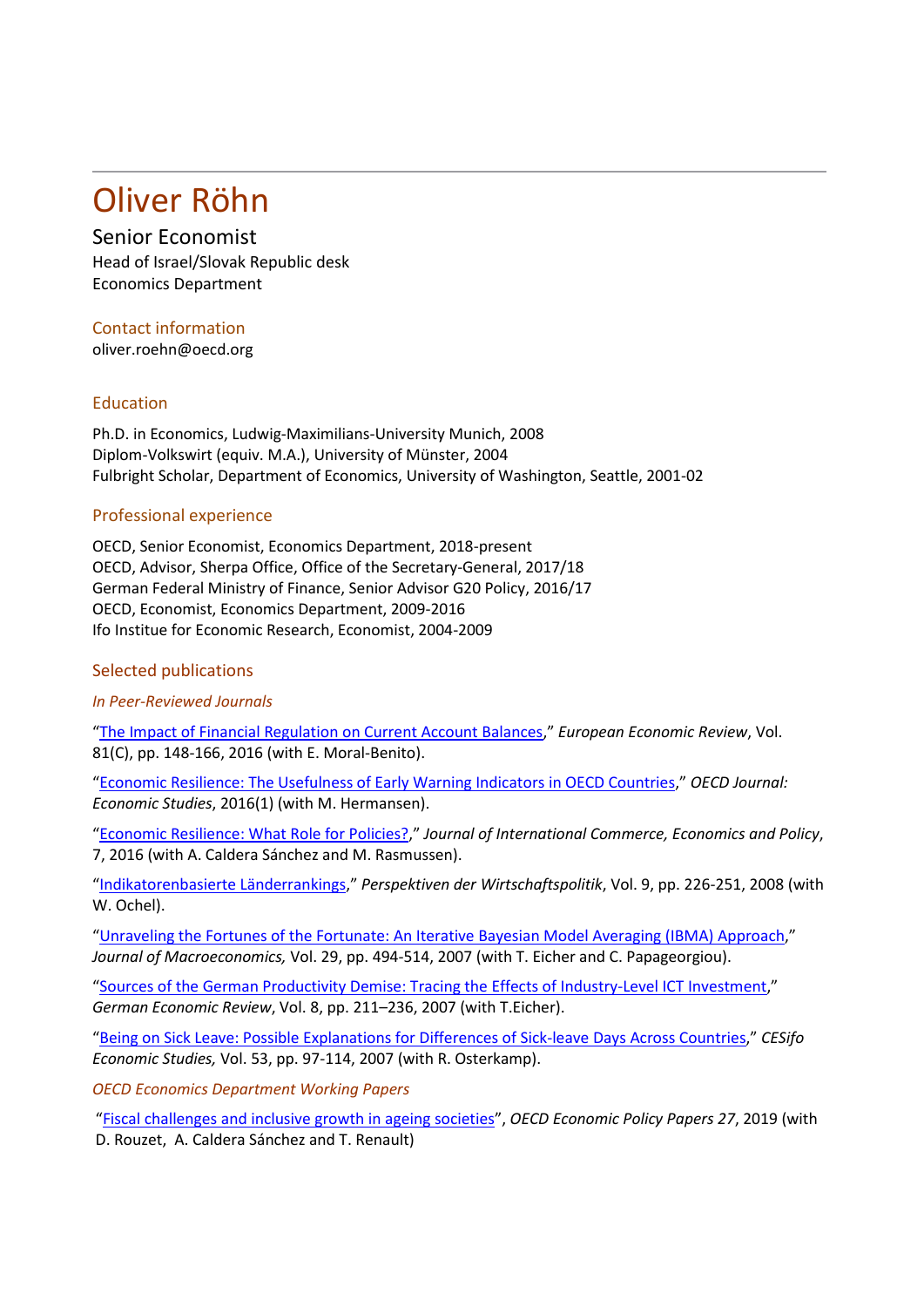["Strengthening economic resilience: Insights from the post-1970 record of severe recessions and](https://www.oecd-ilibrary.org/economics/strengthening-economic-resilience_6b748a4b-en)  [financial crises"](https://www.oecd-ilibrary.org/economics/strengthening-economic-resilience_6b748a4b-en), *OECD Economic Policy Papers 20*, 2017 (with A. Caldera Sánchez, A. de Serres, F. Gori and M. Hermansen).

["How do policies influence GDP tail risks?"](https://www.oecd-ilibrary.org/economics/how-do-policies-influence-gdp-tail-risks_5jln0428l1wl-en), *OECD Economics Department Working Pape*r No. 1339, 2016 (with A. Caldera Sánchez).

["Advance Warning Indicators of Past Severe GDP per Capita Recessions in Turkey"](https://www.oecd-ilibrary.org/economics/advance-warning-indicators-of-past-severe-gdp-per-capita-recessions-in-turkey_5jlpq7swq4wf-en), *OECD Economics Department Working Paper* No. 1334, 2016

["Economic resilience: what role for policies?"](http://www.oecd-ilibrary.org/economics/economic-resilience-what-role-for-policies_5jrxhgf61q5j-en) *OECD Economics Department Working Paper* No. 1251, 2015 (with A. Caldera Sánchez and M. Rasmussen).

["Economic resilience: the usefulness of early warning indicators in OECD countries"](http://www.oecd-ilibrary.org/economics/economic-resilience-the-usefulness-of-early-warning-indicators-in-oecd-countries_5jrxhgfqx3mv-en) *OECD Economics Department Working Paper* No. 1250, 2015 (with M. Hermansen).

["Economic resilience: a new set of vulnerability indicators for OECD countries,](http://www.oecd-ilibrary.org/economics/economic-resilience-a-new-set-of-vulnerability-indicators-for-oecd-countries_5jrxhgjw54r8-en) "*OECD Economics Department Working Paper* No. 1249, 2015 (with A. Caldera Sánchez, M. Hermansen and M. Rasmussen).

["Fostering inclusive growth in Turkey by promoting structural change in the business sector,](http://www.oecd-ilibrary.org/economics/fostering-inclusive-growth-in-turkey-by-promoting-structural-change-in-the-business-sector_5jxx0554v07c-en)" *OECD Economics Department Working Paper* No. 1161, 2014 (with R. Gönenç, V. Koen and F. Ögünç).

["Reducing macroeconomic imbalances in Turkey,](http://www.oecd-ilibrary.org/economics/reducing-macroeconomic-imbalances-in-turkey_5jxx055pjf0x-en)" *OECD Economics Department Working Paper* No. 1160, 2014 (with R. Gönenç, V. Koen and E. Erdogan Cosar).

["Responding to key well-being challenges in Austria,](http://www.oecd-ilibrary.org/economics/responding-to-key-well-being-challenges-in-austria_5k42210gg9g5-en)" *OECD Economics Department Working Paper* No. 1080, 2013 (with R. Gönenç, C. Beer and A. Wörgötter).

["Austria's well-being goes beyond GDP,](http://www.oecd-ilibrary.org/economics/austria-s-well-being-goes-beyond-gdp_5k422133hjnv-en)" *OECD Economics Department Working Paper* No. 1079, 2013 (with R. Gönenç, C. Beer and R. Boarini).

["Current account benchmarks for Turkey,](http://www.oecd-ilibrary.org/economics/current-account-benchmarks-for-turkey_5k92smtqp9vk-en)" *OECD Economics Department Working Paper* No. 988, 2012.

["Structural reforms to boost Turkey's long-term growth,](http://www.oecd-ilibrary.org/economics/structural-reforms-to-boost-turkey-s-long-term-growth_5k92smv7cnjl-en)" *OECD Economics Department Working Paper* No. 987, 2012 (with R. Gönenç, V. Koen and Ş. Saygili).

["Tackling Turkey's external and domestic macroeconomic imbalances,](http://www.oecd-ilibrary.org/economics/tackling-turkey-s-external-and-domestic-macroeconomic-imbalances_5k92smvqbb8v-en)" *OECD Economics Department Working Paper* No. 986, 2012 (with R. Gönenç, V. Koen and R. Karaşahin).

"Policy [frameworks in the](http://www.oecd-ilibrary.org/economics/policy-frameworks-in-the-post-crisis-environment_5kgdpn1w9lkb-en) post-crisis environment," *OECD Economics Department Working Paper* No. 857, 2011 (with N. Pain).

["Product market regulation: extending the analysis beyond OECD countries,](http://www.oecd.org/officialdocuments/displaydocumentpdf?cote=eco/wkp(2010)55&doclanguage=en)" *OECD Economics Department Working Paper* No. 799, 2010 (with A. Wölfl, I. Wanner and G. Nicoletti).

["New evidence on the private savings offset and Ricardian equivalence,](http://www.oecd.org/officialdocuments/displaydocumentpdf?cote=ECO/WKP(2010)18&doclanguage=en)" *OECD Economics Department Working Paper* No. 762, 2010.

["Counter-cyclical economic policy,](http://www.oecd.org/officialdocuments/displaydocumentpdf?cote=ECO/WKP(2010)16&doclanguage=en)" *OECD Economics Department Working Paper* No. 760, 2010 (with D. Sutherland, P. Hoeller and B. Égert).

*Other Working Papers and Policy Contributions*

["Institutions and Growth in OECD Countries,](http://ideas.repec.org/a/ces/ifodic/v7y2009i2p24-29.html)" *CESifo DICE Report*, Vol. 7, pp. 24-29, 2009 (with T. Eicher, W. Ochel and A. Rohwer).

["Reduction of Employment Protection in OECD Countries: Its Driving Forces,](http://ideas.repec.org/a/ces/ifodic/v6y2008i4p29-35.html)" *CESifo DICE Report*, Vol. 6, pp. 29-35, 2008 (with W. Ochel, A. Rohwer and T.Stratmann).